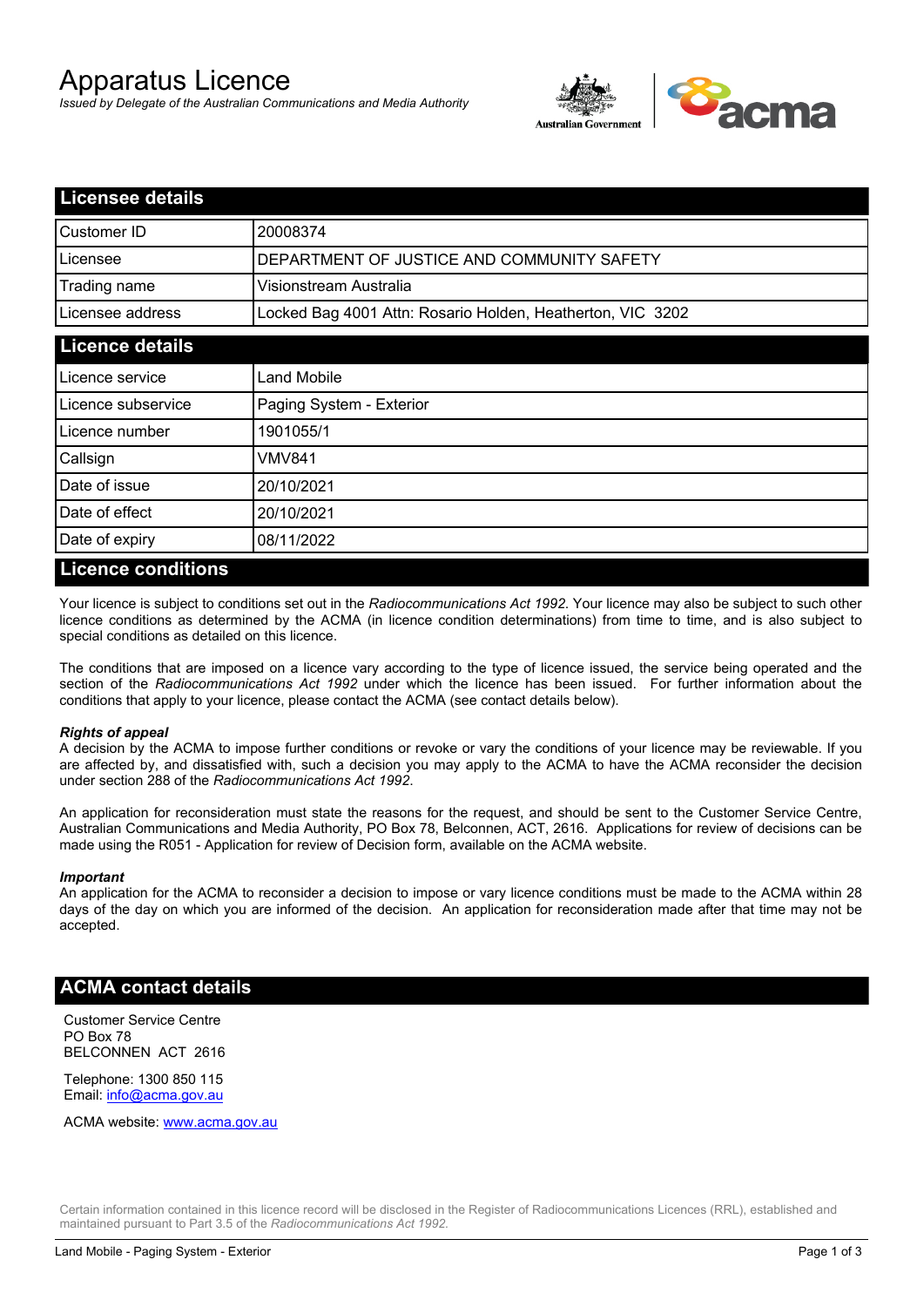# **Advisory Notes applying to licence no.: 1901055/1**

Conditions applicable to the operation of Paging System station(s) authorised under this licence can be found in the Radiocommunications Licence Conditions (Apparatus Licence) Determination and the Radiocommunications Licence Conditions (Land Mobile Licence) Determination. Copies of these determinations are available from the ACMA and from the ACMA home page (www.acma.gov.au).